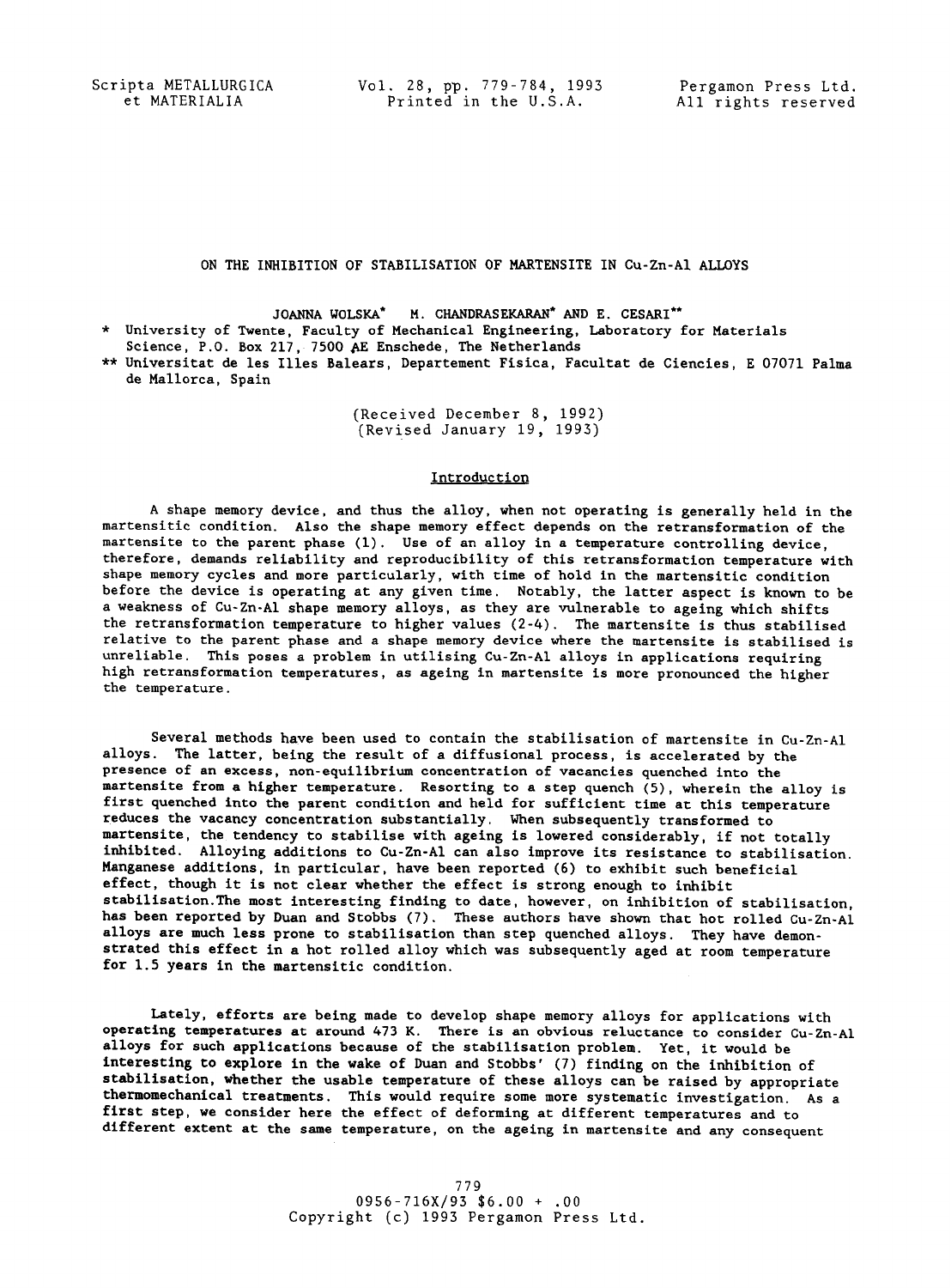stabillsation. The results will be discussed both from a practical aspect on the conditions relevant to obtaining inhibition of stabilisation, as also from a fundamental aspect on the reason / mechanism of stabilisation.

### Experimental

The alloys used in this investigation had a nominal composition of 76.99 % Cu, 14.77 % Zn and 8.24  $X$  Al (all in at $X$ ). The as received material was in the form of hot extruded bars, 6 mm in diameter. Several 15 cm lengths of the bar were solution treated in the  $\beta$ condition at 1123 K for 6 hours and then taken out of the furnace and cooled in air to room temperature. They were subsequently hot rolled at 1073, 973, 823 or 673 K to final thicknesses of 4 or 3 mm. The lower rolling temperatures were always reached by heating the *material* first to 1073 K and then transferring to another furnace maintained at 973, 823 or 673 K, where they were left to equilibrate for 600 seconds before being rolled. As it came out of the rolls, the material was immediately quenched into hot water at 368 K and left to cool slowly to room temperature followed by dipping into liquid nitrogen to ensure complete transformation to martensite. After ageing at room temperature for over 3 months, the material was cut into suitable sizes for transformation experiments in a differential scanning calorimeter (DSC).

The DSC experiments were carried out in the following manner. The sample was introduced into the DSC at room temperature, then cooled to 243 K, after which it was subjected to heating cooling cycles at 20"/ minute while the retransformatlon and transformation were recorded. The maximum and minimum temperatures during cycling were generally set to 393 K and 243 K respectively.

Optical microscopy of the aged samples was carried out, after electropolishing, using polarised light.

# Results

The results of transformation cycling the samples rolled at different temperatures and aged subsequently at room temperature are given in figs. 1 to 6. Figures 1 to 3 show the results obtained with samples reduced to 4 mm from 6 mm, while in figs. 4 to 6 are presented the results obtained with samples reduced to 3mm from 6mm. The transformation cycles shown in each figure correspond to the first and second heating cycle, as also the second and third cooling cycles. The first cooling cycle corresponding to transformation on cooling the as rolled material could not be measured in any of the samples.

The following observations can be made from the data presented in the figures. In all cases, complete retransformation of martensite to the parent  $\beta$  phase in the first heating cycle occurs at a higher temperature compared to *that* in subsequent heating cycles. This difference corresponds to the martensite stabilisation due to ageing before the first heating cycle.

For a given deformation temperature, the material that is deformed more is less prone to stabllisation.

For a given amount of deformation, the material *that* is deformed at a lower temperature suffers lesser stabilisation.

The nominal transformation temperatures, as seen in the second heating or cooling cycle, of the more heavily deformed samples are slightly lower when compared *to* those of the less deformed sample.

There was not any appreciable difference either in *the B* grain size or *martensite* plate size of the aged but yet untransformed samples, subjected previously to different conditions of deformation.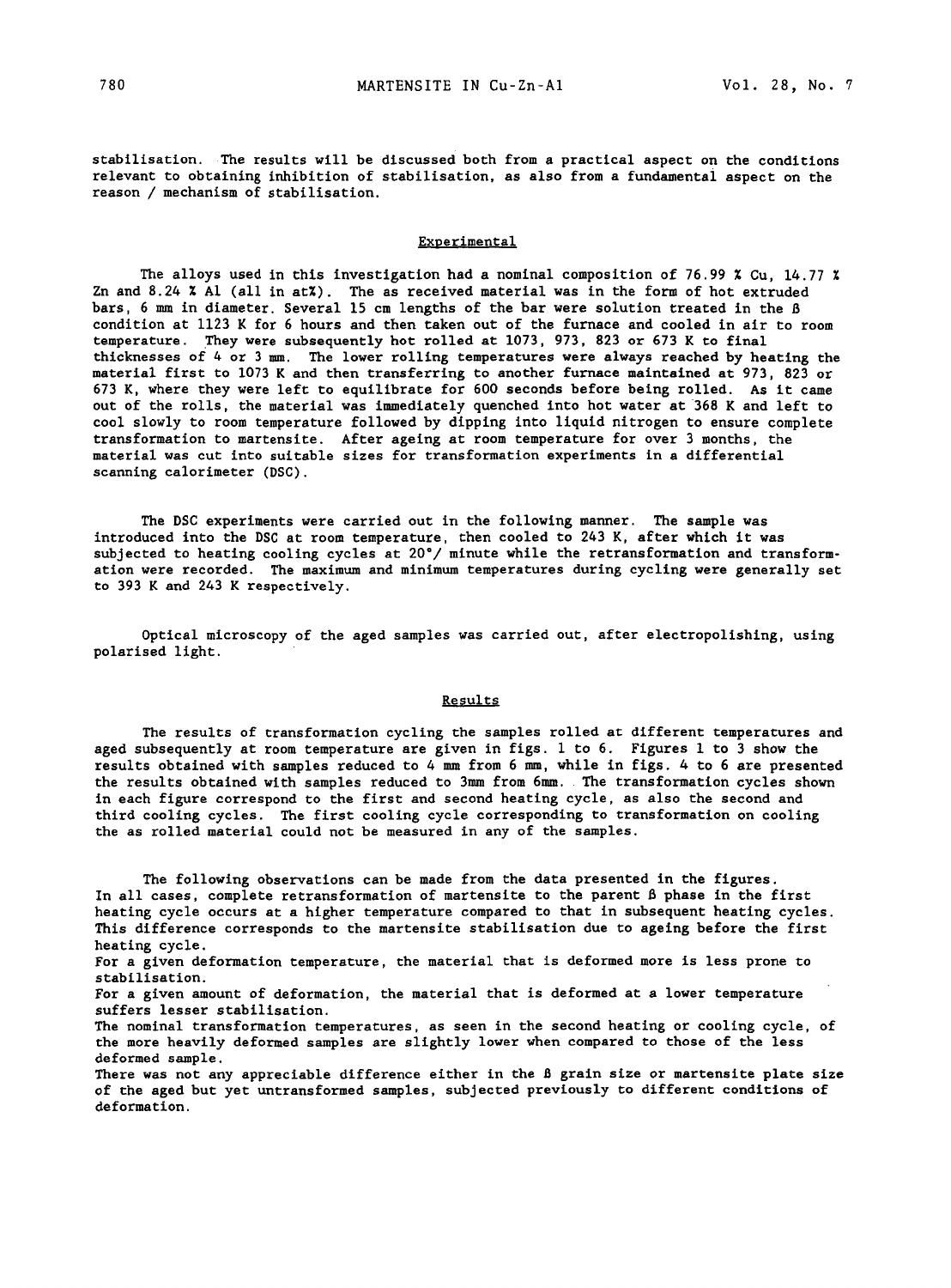### **Discussion**

The results presented above establish that inhibition of stabllisatlon is promoted by lower rolling temperatures and higher amounts of deformation. The most suitable choice of the amount of deformation and temperature would, however, be dependent on the quality of the rolled material, as judged by any tendency for cracking along the grain boundaries. For the alloy investigated here, the quality of the rolled material was good even after rolling at 823 K. In the material rolled at 673 K precipitates of  $\gamma$  phase were observed along with grain boundary cracking after rolling.

In seeking the reasons for the inhibition of stabilisation of martensite, one has to consider the mechanism/s of stabilisation. Several mechanisms proposed in this respect can be broadly divided into two groups (8). In one, atom relaxations and resulting strain energy changes near interfaces and defects in the martensite are considered to be the cause. This mechanism is often referred to in the literature as "pinning of interfaces or defects" The other possible mechanism considers configurational changes in the martensite volume occurring during ageing as responsible for the relative stabilisation of martensite with respect to the parent.

It has been argued recently (7,8), that experimental evidences to date, do not support the pinning mechanism. For example, both transformation cycling a specimen several times and deforming a sample in the ß phase lead to martensite plate size refinement and thus an increase in the number of interfaces, as also an increase in the amount of dislocations inherited by the martensite, with the consequent increase in the number of non-basal stacking faults within it. Stabilisation, however, is inhibited in such cycled or deformed samples and not promoted as would be expected if the pinning mechanism were the reason for the stabilisation. Neither can the mere presence of the dislocations in the martensite be the reason for its stabilisation. If such were the case, stabilisation should be independent of time of ageing in the martensitic condition, which runs contrary to the observed behaviour. Besides, as reported in the previous section, there is a tendency for the transformation temperatures to be shifted down (and not up as in martensite stabilisation) with increasing deformation or equivalently with increasing number of dislocations.

Stabilisation as already mentioned is due to a time - temperature dependent diffusional process, whose rate is enhanced in the presence of excess quenched in vacancies. Diffusion leads to configurational changes in the martensite disordering it relative to the unstabilised state. Experimental evidence at least in single variant stress induced martensite (9) supports this mechanism. The role of dislocations in such a mechanism has been considered by Duan and Stohhs who attribute the inhibition of stabilisatlon in the presence of dislocations to the latter providing high mobility pathways and sinks for the vacancies. But, in the experiments conducted in the present investigation, the concentration of vacancies before transforming the B phase to martensite was anyway minimised in all cases by step quenching into water at 368 K after rolling. Thus it is believed, that there must be another aspect of the dislocations inherited by the martensite, which retards subsequent diffusion. This would be considered as contrary to normal behavlour in metals and alloys, where dislocations often enhance the diffusion rate. Possibly, the answer to this strange behaviour lies in the crystallography of the dislocations specifically introduced by rolling. Duan and Stobhs' (7) remark *that* only dislocations introduced by rolling and not by other methods, such as fatigue, inhibit stabilisation effectively might support the present view. Besides, it is known that for binary Cu-Zn alloys, dislocations with specific Burgers vectors are predominant after deformation at different temperatures (i0). Cu-Zn-Al alloys are known to undergo a first neighbour and subsequently a second neighbour ordering reaction (II). It would thus be worthwhile examining the crystallography of the dislocations in these alloys introduced after rolling at different temperatures and possibly the type of disorder that they introduce. These experiments are currently in progress and the results will be reported soon.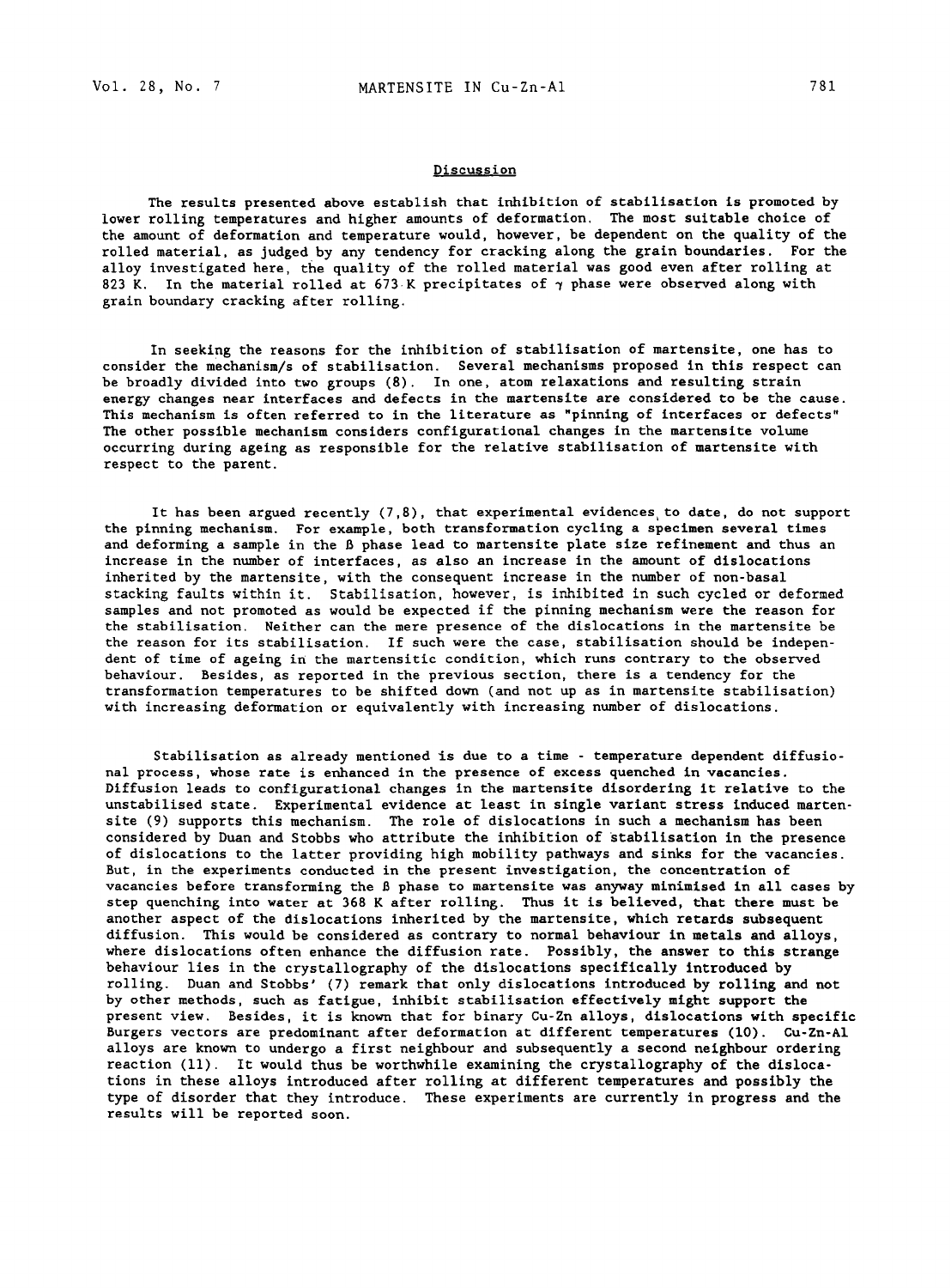#### **Acknowledgements**

The authors are grateful to Dr.J. Van Humbeeck, of Katholieke Universltelt Leuven, Belgium, for providing the extruded alloys used in this investigation. They also acknowledge the Institut für Werkstoff Forschung, DFVLR, Köln, Germany for permitting the use of their rolling facilities.

### References

- I. T. Saburi, C.M. Wayman, K. Takata and S. Nenno, *Acta* Metall. 28, 15 (1980)
- 2. J. Jannsen, J. Van Humbeeck, M. Chandrasekaran, N. Mwamba and L. Delaey, Proc. Intl. Conf. on Martensitic Transformations (L. Delaey and M. Chandrasekaran, eds.), J. de Physique, C4-43, 715 (1982)
- 3. G. Scarsbrook, J.M. Cook and W.M. Stobbs, same as ref. 2, p.703
- 4. A. Abu Arab and M. Ahlers, same as ref. 2, p. 709
- 5. J. Van Humbeeck, J. Janssen, Mwamba Ngoie and L. Delaey, Scripta Metall. 18, 893 (1984)
- 6. Raychem Corpn. of U.S.A., French Patent # 77 07833 (1977)
- 7. X. Duan and W.M. Stobbs, Scripta Metall. 23, 441 (1989)
- 8. M. Chandrasekaran, E. Cesari and J. Van Humbeeck, to appear in Proc. Intl. Conf. on Martensitic Transformations, Monterey, U.S.A. (1992)
- 9. A. Abu Arab, M. Chandrasekaran and M. Ahlers, Scripta Metall.  $18$ , 109 (1984)
- i0. H. Saka and M. Kawase, Phil. Mag. A. 49, 525 (1984)
- 11. R. Rapacioli and M. Ahlers, Scripta Metall. 11, 1147 (1977)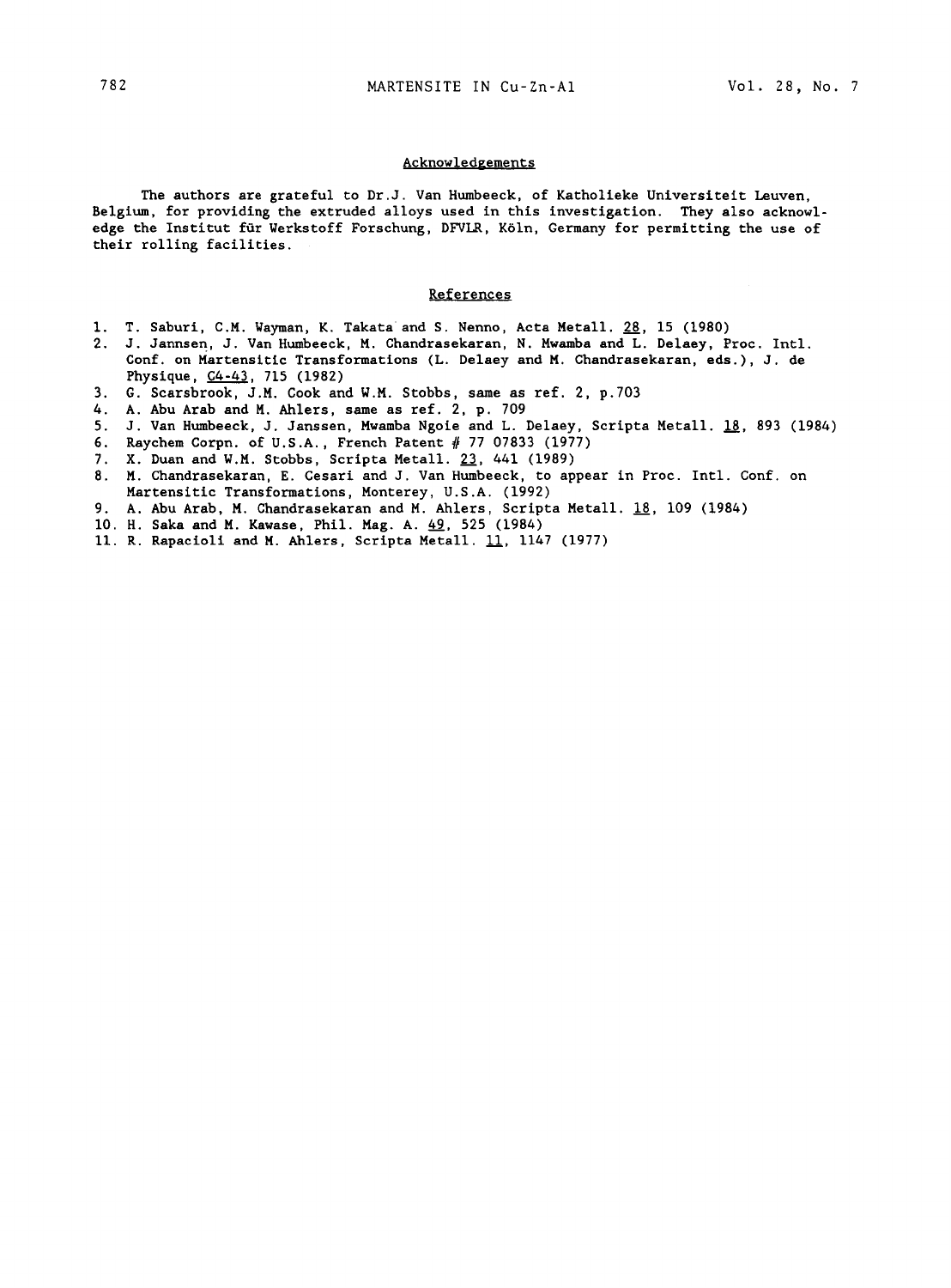

Figs. I-3: DSC curves showing the retransformation - transformation behaviour in alloys aged in the martensite condition after rolling previously to 4mm at temperatures indicated